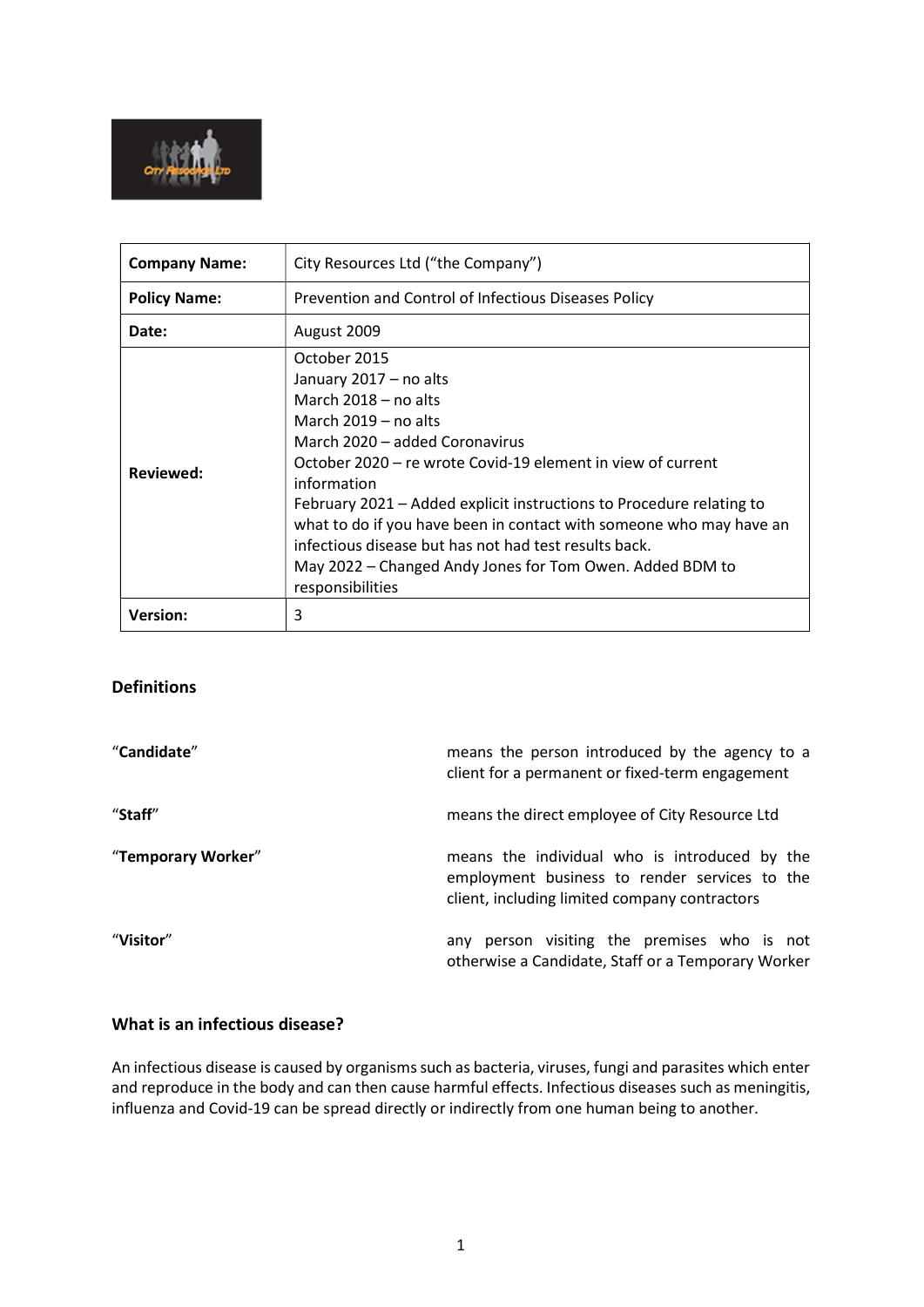# Policy Statement

It is the policy of City Resources Ltd to provide and maintain a healthy and safe environment for all Staff, Temporary Workers, Candidates and Visitors and City Resources Ltd is committed to minimising the risk of contracting an infectious disease.

### Temporary Workers and Candidates

Where the client has their own policy regarding infectious disease control City Resources Ltd will ensure that all Temporary Workers supplied to that client are provided with a copy and all Temporary Workers will follow that policy and any advice and guidelines within it. For Candidates, once employment commences you will be subject to your employer's policies where applicable.

# Responsibilities

Tom Owen, Director, has ultimate responsibility to ensure that the information and guidance within this policy is communicated to all Staff, Temporary Workers, Candidates and Visitors and that the information and any actions necessary are understood and complied with. In the absence of Tom Owen, the Operations & BD Manager or Business, Finance & HR Manager has this responsibility.

# Duty of Care

All Staff, Temporary Workers, Candidates and Visitors with an infectious disease are reminded that you also have a duty of care to others. In order to help minimise the potential risk of transmission to others it is expected that you will inform City Resources Ltd immediately if you are suspected of having an infectious disease or have an infectious disease.

#### Procedure

Where a member of Staff at City Resources Ltd is contacted or informed that another member of Staff or a Temporary Worker has a suspected infectious disease it must be reported immediately to Operations & BD Manager and Business, Finance & HR Manager. Failure to report this information could result in disciplinary action.

Any member of Staff who has been in close proximity to the individual suspected of having an infectious disease will not be permitted to work in the office or travel to Client premises. They will be instructed to work from home, if able to, until the result is confirmed (either positive or negative) by the individual suspected of having an infectious disease.

Once the result is confirmed, if positive you must follow Government Guidance as to the procedure to follow. If the result is negative you may return to your normal job and place of work.

If any member of Staff or Temporary Worker has or is suspected of having an infectious disease they will be isolated where possible or sent home and referred to a doctor or other medical professional as appropriate; to seek medical advice immediately. NHS Direct can be called at any time for advice on 111.

# Notifiable infectious diseases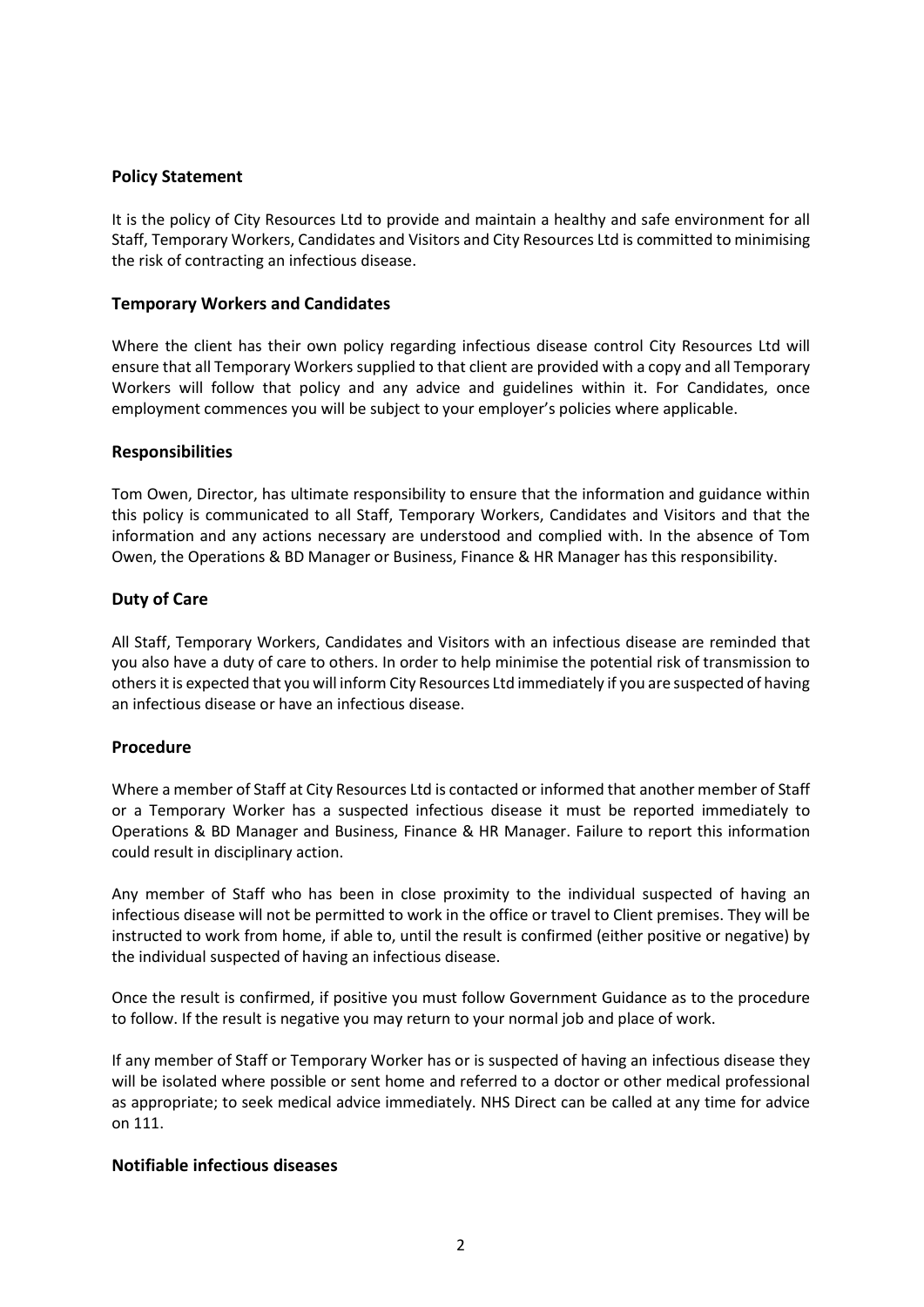Under the Public Health (Infectious Disease) Regulations 1988 it is the duty of the medical practitioner attending the patient to notify the local offices of both the Health Protection Agency and Health Protection Unit the diagnosis or suspected diagnosis of a notifiable infectious disease. A list of notifiable infectious diseases can be found from the following link: www.hpa.org.uk

# Covid-19

The Department of Health advise that the likely signs and symptoms of Covid-19 will be similar to those of seasonal flu, but they may be more severe and cause more serious complications. The most significant symptoms are the sudden onset of:

- fever
- cough or shortness of breath

Other symptoms may include:

- headache
- tiredness
- chills
- aching muscles
- sore throat
- loss of appetite
- runny nose
- sneezing
- loss of sense of taste
- loss of sense of smell

The incubation period (the time between contact with the virus and the onset of the symptoms): range from one to seven days, but for most it will be two to five days.

The infectious period (how long you are infectious to others): people are the most infectious soon after they develop the symptoms and this can continue to spread for up to fourteen days, it is believed. Once the symptoms are gone, they are considered to be no longer infectious to others.

Covid-19 will spread from person to person in close contact, for example the coughing or sneezing by an infected person near another, the touching or shaking the hand of an infected person and then touching your mouth, eyes or nose or by the touching of surfaces or objects that have become contaminated with the flu virus e.g. door handles, telephones and computer mouse and keyboards.

Risk assessments for both the front and back office are available to read on the noticeboard in the kitchen.

# Planning

It is very difficult to know in advance the severity of any infectious disease and how it might impact the business, however due regard must be given to:

- Identifying the critical business activities which are essential to maintain during Staff shortages;
- The cross-training of Staff and Temporary Workers in the event of shortages in certain areas;
- Avoiding unnecessary travel;
- Consider telephone meetings opposed to face to face meetings;
- Improved access to hand hygiene facilities;